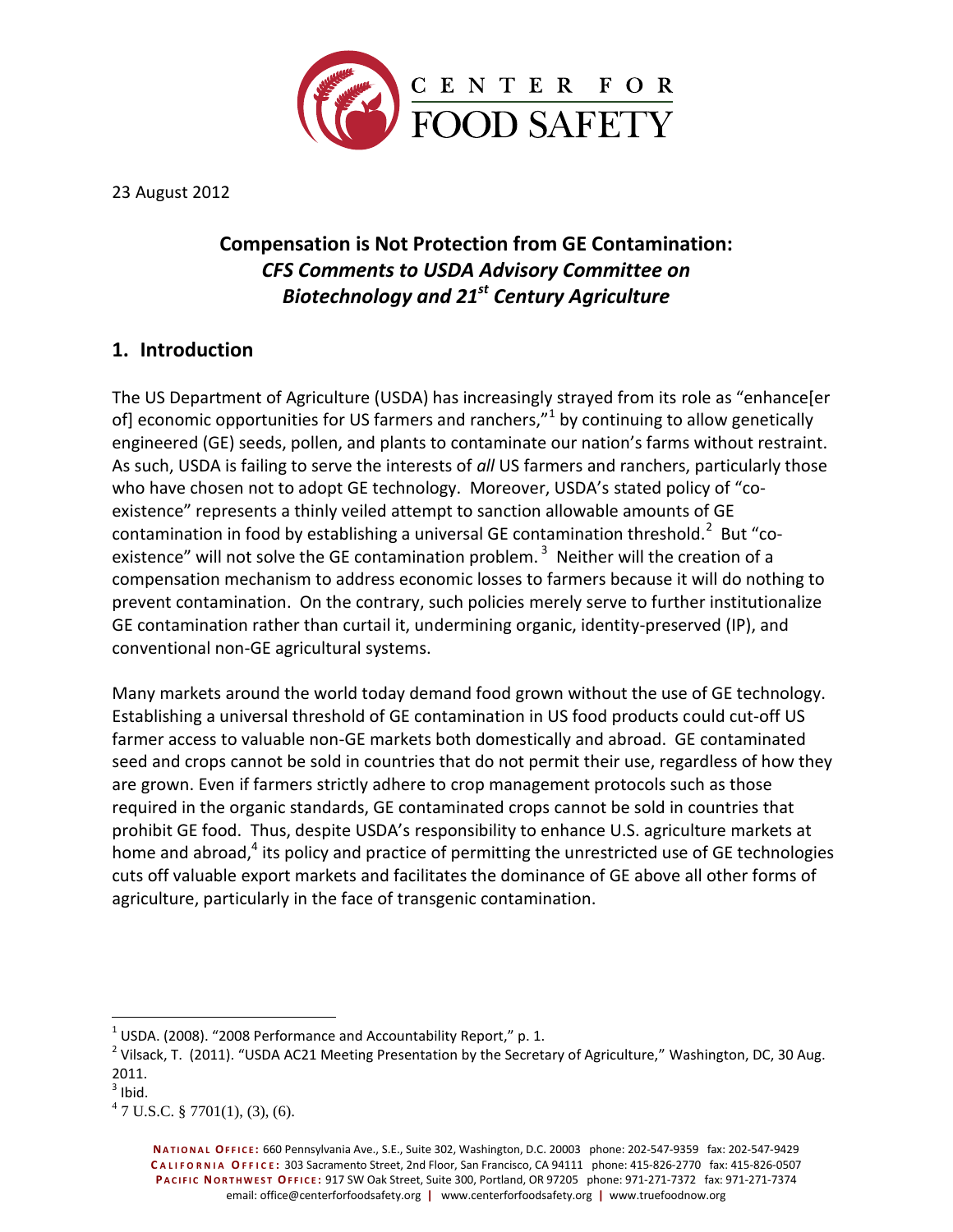No well-established scientific evidence exists to demonstrate that contamination can be prevented when farmers use GE technology or that 100 percent containment in open air agriculture can be achieved. Yet, scientific evidence does exist that explains how GE crops cannot be recalled once released into the environment. They continue to reproduce on land where their seeds are sown or blown and where plants are pollinated.<sup>5</sup> This is troubling news for organic and conventional farmers alike. Without USDA-imposed restrictions and limitations on GE technology, organic and conventional growers remain largely unprotected from contamination by GE crops that have been deregulated and commercially grown. This lack of protection ensues even despite the good faith efforts, time, and money farmers expend to prevent contamination, which include creating buffer strips, wind breaks, hedgerows, and temporal and spatial isolation of their crops. Moreover, since USDA has never mandated restrictions on the planting of GE crops, there is little empirical evidence to demonstrate how contamination can be prevented.

Organic and non-GE food industries already shoulder a large and unfair burden to prevent contamination from a technology that provides them with no benefits and only costs. It is time for the USDA to do the right thing by requiring those who profit from GE technologies to demonstrate whether contamination prevention is possible and to *require proof* that contamination can be prevented before the Agency considers any new crop deregulation.

*We call upon USDA to immediately establish a moratorium on the planting of GE crops, unless and until an adequate body of scientific evidence is available to demonstrate that GE contamination can be prevented. This will help ensure that those who choose not to use GE technology can freely do so without the threat of contamination or suffering market and livelihood losses. For crops already in unrestricted commercial production, we call upon USDA to immediately determine and mandate the best management practices to mitigate GE contamination and its associated harms to non-GE growers. This will help assure organic consumers that the government is receptive to their desire to eat food free from GE contaminants and farmers that USDA is true to its mandate of supporting* **all** *farmers.*

## **2. AC21: Fails to Address the Real Problem — GE Contamination**

The AC21's charge of identifying compensation mechanisms to address the GE contamination problem assumes that contamination is an acceptable cost of doing business for organic, IP, and non-GE farmers. The charge follows the logic that as long as farmers are adequately compensated, contamination is permissible and GE can *co-exist* with all other forms of agriculture. This is simply not the case. Compensation for contamination does not in any way equate with "co-existence." On the contrary, USDA's so-called *co-existence* policy is a back-

<sup>5</sup> Marvier, M. & R.C. Van Acker. (2005). "Can Transgenes be kept on a Leash?," *Frontiers in Ecology and the Environment,* 3(2): 96-106.; Altieri, M.A. (2005). "The Myth of Coexistence: Why Transgenic Crops are not Compatible with Agroecologically Based Systems of Production," *Bulletin of Science, Technology & Society*, 25(4): 361-371.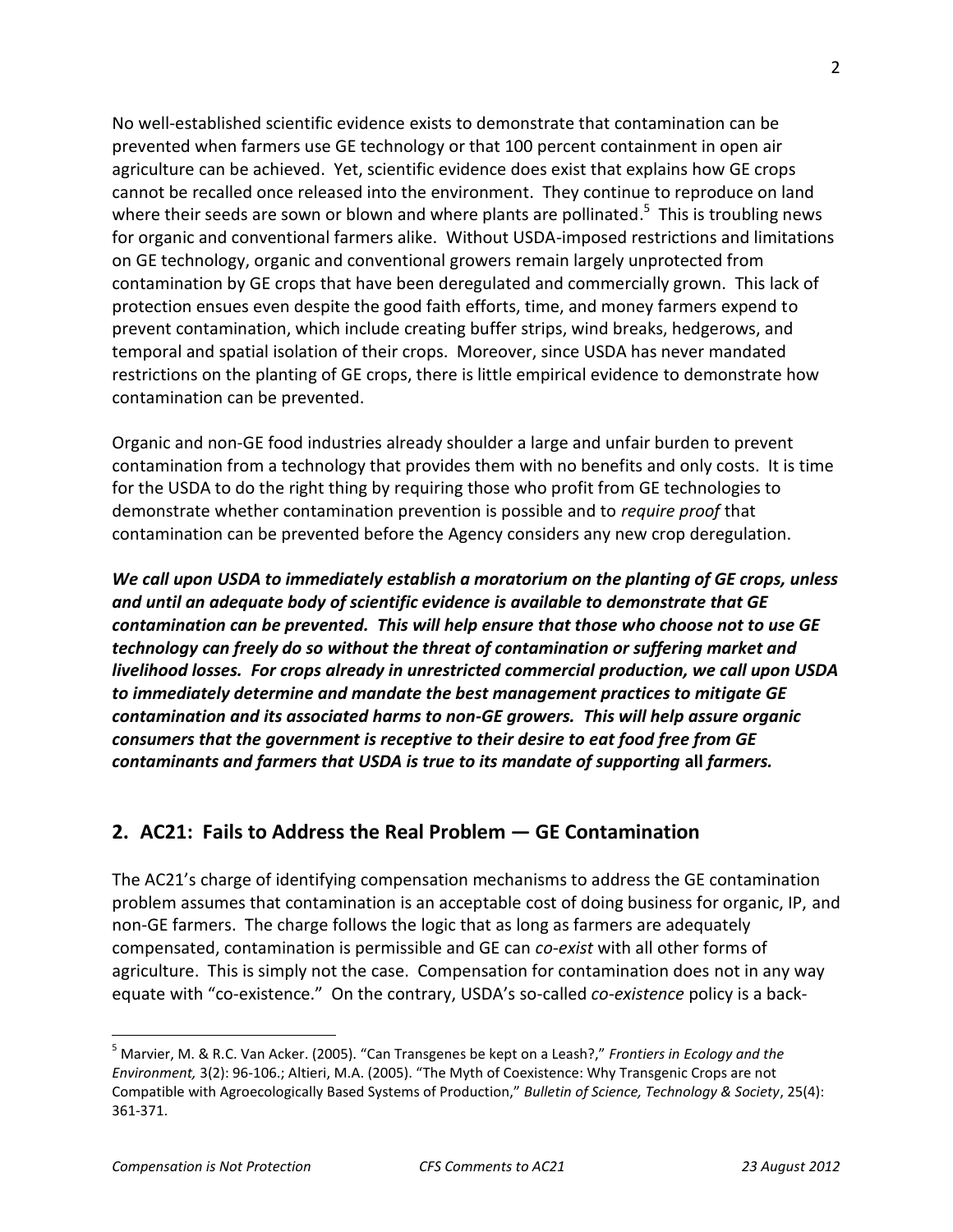door strategy for normalizing contamination in the face of market losses and for legitimizing the continued and unimpeded use of GE technology.

Existing unregulated and unmonitored use of GE technology precludes access to non-GE markets and limits the success of organic, IP, and non-GE farmers once contamination occurs or is suspected. Under this current scenario, transgenic polluters escape liability for contamination and restitution costs and they are allowed to continue to pollute without restrictions. It is a win-win situation for GE growers and a lose-lose situation for everyone else because it severely curtails, if not eliminates, a farmer's right to choose to grow non-GE crops. This situation has forced increasing numbers of farmers to suffer in silence for fear of losing their organic certification and markets, or worse, they unfairly experience uncompensated market and other losses.

### *2.1 AC21: Requiring Non-GE Growers to Insure Against Contamination is Wrong*

GE contamination is a cognizable injury that can be traced back to the source of contamination – the GE patent holder. Therefore, it is the duty of the GE patent holder to prevent contamination. It is *not* the responsibility of organic and non-biotech growers to purchase insurance or to pay into a fund to compensate for the economic costs of GE contamination, the restitution of organic crops, seeds, and soil, and the full range of other social and livelihood damages that result.

Even without contamination insurance, conventional and especially organic growers already bear substantial financial burdens to protect their crops from transgenic contamination, with questionable results. Such costs include buffer strips, wind breaks and hedgerows, temporal and spatial isolation, identity preservation, and expensive tests to identify and eliminate sources of GE contamination. But, all of this effort and expense still does not *prevent* contamination. Paying for contamination insurance is an additional, unjustifiable, and high price for farmers to pay so that they can farm as they have done successfully for years and perhaps even generations.

While an insurance scheme might compensate an organic farmer for losses due to a single rejected shipment, it cannot restore her/his reputation as a trustworthy organic supplier, something infinitely more valuable and difficult to quantify. For many organic growers, their production systems are forged over time and linked by personal bonds of trust throughout the supply chain, from growers to brokers to food companies and retailers. Once this trust is broken, it is difficult, if not impossible, to restore. Moreover, GE contamination of an organic crop could result in reduced consumer confidence in the integrity of that organic crop, organic food in general, and in the USDA organic seal.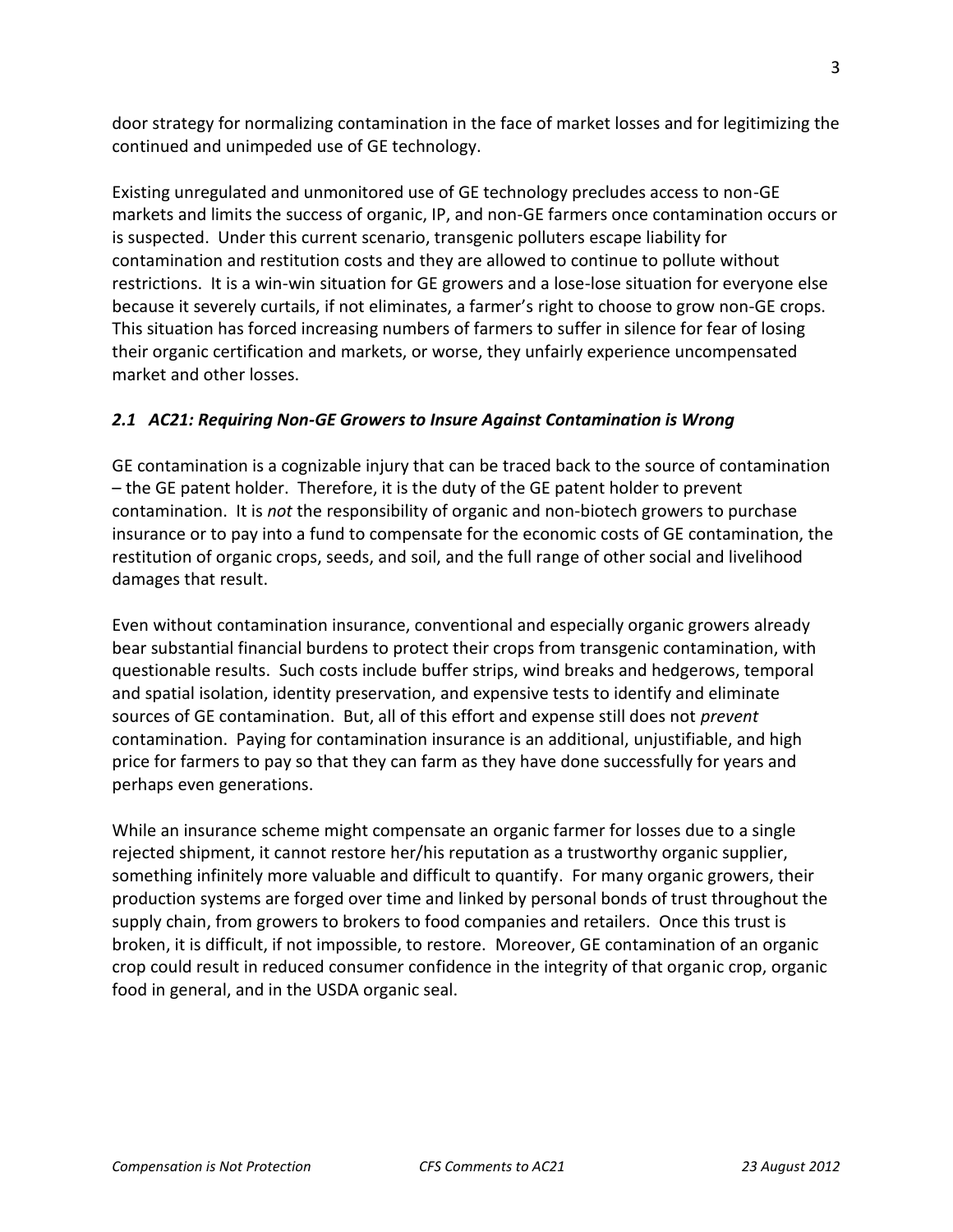*The Center for Food Safety (CFS) opposes any compensation mechanism that requires organic, IP, and conventional non-GE growers to purchase insurance or pay into a fund to compensate themselves for unwanted GE contamination. This proposed scheme of penalizing the victim is fundamentally unjust, threatens farmers' economic viability, and fails to address and prevent the root cause of the problem — GE contamination.*

## **3. Critical Issues of Concern: The Costs of GE Contamination**

Like other types of pollution, transgenic contamination cannot be recalled.<sup>6</sup> GE plants also continue to reproduce in farm fields where GE seeds are sown or blown and where plants are pollinated. Their traits are passed on to subsequent generations of crops. They also reproduce in wild nature where GE varieties can forever alter wild relatives, native plants, and ecosystems. A British study revealed that GE canola (rapeseed oil) can contaminate non-GE canola more than 16 miles away.<sup>7</sup> Another study found that pollen from GE bentgrass traveled at least 13 miles from the field where it was planted, posing a serious threat to native grasses."<sup>8</sup> As these and other studies suggest, GE contamination prevention may not be possible when certain crops are grown due to their promiscuity in the environment and, therefore, deregulating such crops without restrictions directly compromises the ability of farmers to grow non-GE varieties of those crops.

In addition, planting GE pharmaceutical and industrial crops in open fields also must be prohibited because of the potential life-threatening consequences that could result from uncontrollable human, domesticated animal, and wildlife exposures to those substances. Pharmaceuticals and industrial substances must be prohibited from being genetically engineered into food crops as well, due to the notable risk of accidental introduction into the human and animal food supply chains.<sup>9,10,11</sup>

 $<sup>6</sup>$  Marvier, M. & R.C. Van Acker. (2005).</sup>

<sup>&</sup>lt;sup>7</sup> Squire, G., G. Begg, & M. Askew. (2003). "The potential for oilseed rape feral (volunteer) weeds to cause impurities in later oilseed rape crops," Final Report of the DEFRA Project: Consequences for Agriculture of the Introduction of Genetically Modified Crops, RG0114. Available at:

[http://www.scri.ac.uk/scri/file/EPI/Agroecology/Volunteer\\_impurities\\_in\\_oilseed\\_rape\\_rg0114.pdf.](http://www.scri.ac.uk/scri/file/EPI/Agroecology/Volunteer_impurities_in_oilseed_rape_rg0114.pdf)

 $^8$  Watrud, L.S., E.H. Lee, A. Fairbrother, C. Burdick, J.R. Reichman, M. Bollman, M. Storm, G. King, & P.K. Van de Water. (2004). "Evidence for landscape-level, pollen-mediated gene flow from genetically modified creeping bentgrass with CP4 EPSPS as a marker," *Proceedings of the National Academy of Scientists of the USA*, 101(40):14533-8.

<sup>9</sup> Elias, P. (2003). "Biotech firms pay \$110 million to settle StarLink lawsuit," *Associated Press*, February 7, 2003. Available at: [http://ipm.osu.edu/trans/023\\_071.htm](http://ipm.osu.edu/trans/023_071.htm)

 $10$  USDA. (2002). "USDA Announces Actions Regarding Plant Protection Act Violations Involving Prodigene, Inc.," December 6, 2002. Available at:

[http://www.usda.gov/wps/portal/usda/usdahome?contentidonly=true&contentid=2002/12/0498.html](https://exchange.icta.org/owa/redir.aspx?C=217338cb4063414dbd774affd7b509a1&URL=http%3a%2f%2fwww.usda.gov%2fwps%2fportal%2fusda%2fusdahome%3fcontentidonly%3dtrue%26contentid%3d2002%2f12%2f0498.html)

 $\frac{11}{11}$  USDA Animal and Plant Health Inspection Service. (2011). "Biotechnology: Noncompliance History," Last updated August 4, 2011, Accessed July 10, 2012. Available at:

[http://www.aphis.usda.gov/biotechnology/compliance\\_history.shtml](https://exchange.icta.org/owa/redir.aspx?C=217338cb4063414dbd774affd7b509a1&URL=http%3a%2f%2fwww.aphis.usda.gov%2fbiotechnology%2fcompliance_history.shtml)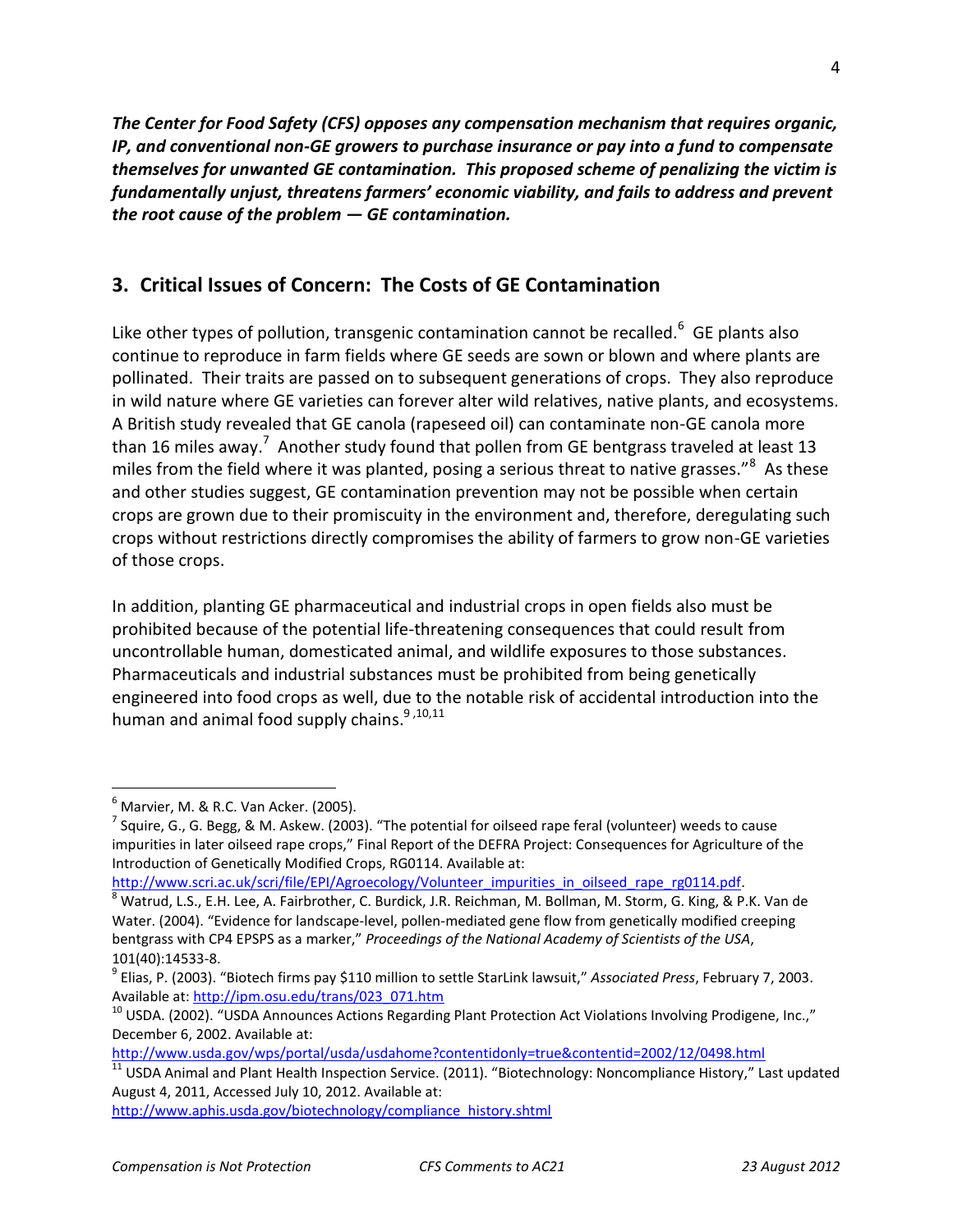#### *3.1 Organic and Non-GE Seed Protection*

Seed is the critical first link in the agriculture production chain and, therefore, it is imperative that the integrity of organic, IP, and non-GE seed is protected. GE contamination of seed threatens non-GE farmer livelihoods, the genetic integrity and purity of seed stocks, and public faith in the organic label. Protecting organic seed integrity to meet market needs and to maintain appropriate non-GE germplasm for agricultural innovations is paramount to maintaining agricultural biodiversity and food security. Not only does the National Organic Program (NOP) require the use of non-GE seed, but organic food consumers reasonably assume that certified organic farmers use organic seed in their production of organic crops. It is essential that the NOP and USDA work together to ensure that organic farmers have a sufficient and reliable organic seed supply to meet their agricultural needs. This necessitates both the implementation of contamination prevention measures and adequately funding classical plant breeding programs so farmers who rely upon organic seed have access to appropriate marketplace options. It also requires that USDA-funded seeds and breeds research remains in the public domain to ensure public access to pure seed and to prevent the further corporate consolidation of our nation's seed industry.<sup>12</sup>

#### *3.2 Social, Economic & Environmental Impacts*

More than 200 transgenic contamination episodes have been documented over the past decade, many of which have triggered the rejection of shipments by grain elevators or food companies, according to a worldwide registry of reported contamination events.<sup>13</sup> Crops that have been found to be GE-contaminated in the US include corn, rice, cotton, canola, tomato, soy, papaya, and grass. In 2005, USDA's Office of Inspector General reported that poor government monitoring and oversight of experimental GE field trials resulted in the failure of GE crops to be destroyed in a timely manner, creating the potential for animals, birds, and even people to carry unapproved seeds and food crops away from the trial fields.<sup>14</sup> A 2008 US Government Accountability Office report not only acknowledged that multiple, unauthorized releases of GE crops into food, animal feed, and the environment have occurred, but it also warns that "it is likely that such incidents will occur again."<sup>15</sup> Yet, USDA still refuses to monitor the impacts of GE contamination or to take meaningful steps to prevent such contamination that has resulted in hundreds of millions of dollars worth of damage to US agricultural markets and untold social costs.

 $^{12}$  See: Organic Seed Alliance. (2011). "The State of Organic Seed" for a greater in depth discussion of public seeds and breeds issues. Available at: [http://seedalliance.org/uploads/publications/SOS\\_2011\\_Report.pdf](http://seedalliance.org/uploads/publications/SOS_2011_Report.pdf)

<sup>&</sup>lt;sup>13</sup> Greenpeace and GeneWatch UK. (2012). "GM Contamination Register: Worldwide Contamination Incidents." Available at:

[http://www.gmcontaminationregister.org/index.php?content=re&reg=0&inc=1&con=0&cof=0&year=0](http://www.gmcontaminationregister.org/index.php?content=re®=0&inc=1&con=0&cof=0&year=0)

<sup>&</sup>lt;sup>14</sup> USDA Office of Inspector General Southwest Region. (2005.) "Audit Report: Animal and Plant Health Inspection Service Controls Over Issuance of Genetically Engineered Organism Release Permits," Audit 50601-8-Te, December 2005. Available at[: http://www.usda.gov/oig/webdocs/50601-08-TE.pdf](http://www.usda.gov/oig/webdocs/50601-08-TE.pdf)

<sup>&</sup>lt;sup>15</sup> GAO. (2008). "Genetically Engineered Crops: Agencies are Proposing Changes to Improve Oversight, but Could Take Additional Steps to Enhance Coordination and Monitoring," Report to the Committee on Agriculture, Nutrition, and Forestry, US Senate, November 2008. Page 1.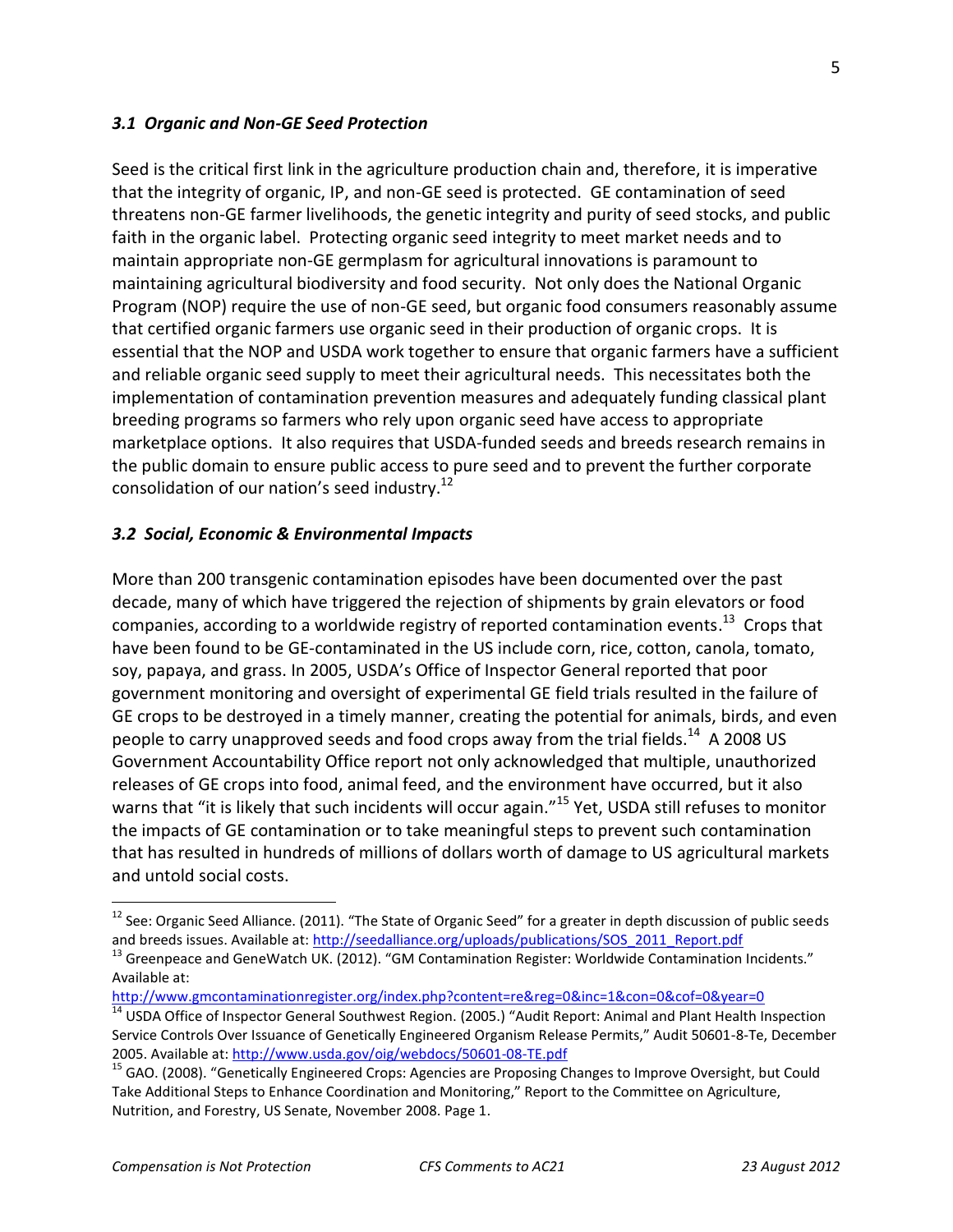It is important to emphasize that transgenic contamination does not solely result in economic harm that can be remedied with monetary compensation. GE contamination can cause social harms to farmers in the form of loss of livelihood, reputation, and standing in their community, and compromise long-established partnerships and markets in the US and elsewhere. Contamination can also severely curtail or eliminate the rights of farmers to sow the crop of their choice and to practice their preferred method of farming. It may also limit their ability to collect and preserve non-GE, identity preserved, and organic seeds. These losses are personally devastating and largely unquantifiable. Contamination can also cause inestimable environmental harm, due to the transgenic pollution of native ecosystems and biodiversity in the vicinity of farms, all of which are irreparable.

### *StarLink Corn Contamination Episode*

One of the most poignant examples of GE contamination is the StarLink corn case. First commercialized in the US in 1998, StarLink corn was not initially approved for human consumption, due to concerns about its potential allergenicity. Instead, it was intended to be limited for use only in animal feed and for industrial purposes with planting, seed storage, postharvest, and handling segregation restrictions required by the US Environmental Protection Agency.<sup>16</sup> Nonetheless, StarLink corn cross-pollinated with other types of corn, causing millions of people to eat unapproved GE food in the form of popcorn, sweet corn, and white corn. Subsequently, many US and foreign food manufacturers stopped using US corn in their products and US corn prices dramatically decreased. The extent of StarLink contamination was so vast that by 2000 half of Iowa's cornfields showed at least a trace of contamination, despite the fact that StarLink had been planted on only 1% of the state's fields.<sup>17</sup> Contamination of the nation's food supply caused the recall of tens of millions of supermarket items. A group of farmers were awarded a \$110 million settlement in 2003, due to the loss of foreign markets.<sup>18</sup>

### *LibertyLink Rice Contamination Episode*

In 2006, Bayer CropScience's GE LibertyLink Rice 601 and 604 contaminated US long grain rice supplies, causing economic damages of over \$1 billion and putting the US rice export market in jeopardy.<sup>19</sup> Contamination affected over 40% of US rice supplies and resulted in multiple federal lawsuits. Following the announcement of contamination, Japan banned all long-grain rice imports from the US. Trade with the EU and other countries ground to a halt. In 2011, Bayer and its global affiliates agreed to pay US rice farmers \$750 million in damages to settle all legal actions over the contamination of the nation's rice crop by their experimental and unapproved GE LibertyLink rice. In the USDA's "Report of LibertyLink Rice Incidents I" the

 $\overline{a}$ 

6

<sup>&</sup>lt;sup>16</sup> Beebe, L. (2004). "In re StarLink Corn: The Link Between Genetically Damaged Crops and an Inadequate Regulatory Framework for Biotechnology," 28 Wm. & Mary Envtl. L. & Pol'y Rev. 511. Available at: [http://scholarship.law.wm.edu/wmelpr/vol28/iss2/9.](http://scholarship.law.wm.edu/wmelpr/vol28/iss2/9)

 $\frac{17}{17}$  CropChoice. (2001). "Organic crop certifiers decry transgenic contamination," May 1, 2001. Available at: [http://www.cropchoice.com/leadstrya16a.html?recid=310.](http://www.cropchoice.com/leadstrya16a.html?recid=310)

 $18$  Elias, P. (2003).

 $19$  GAO. (2008). Page 1.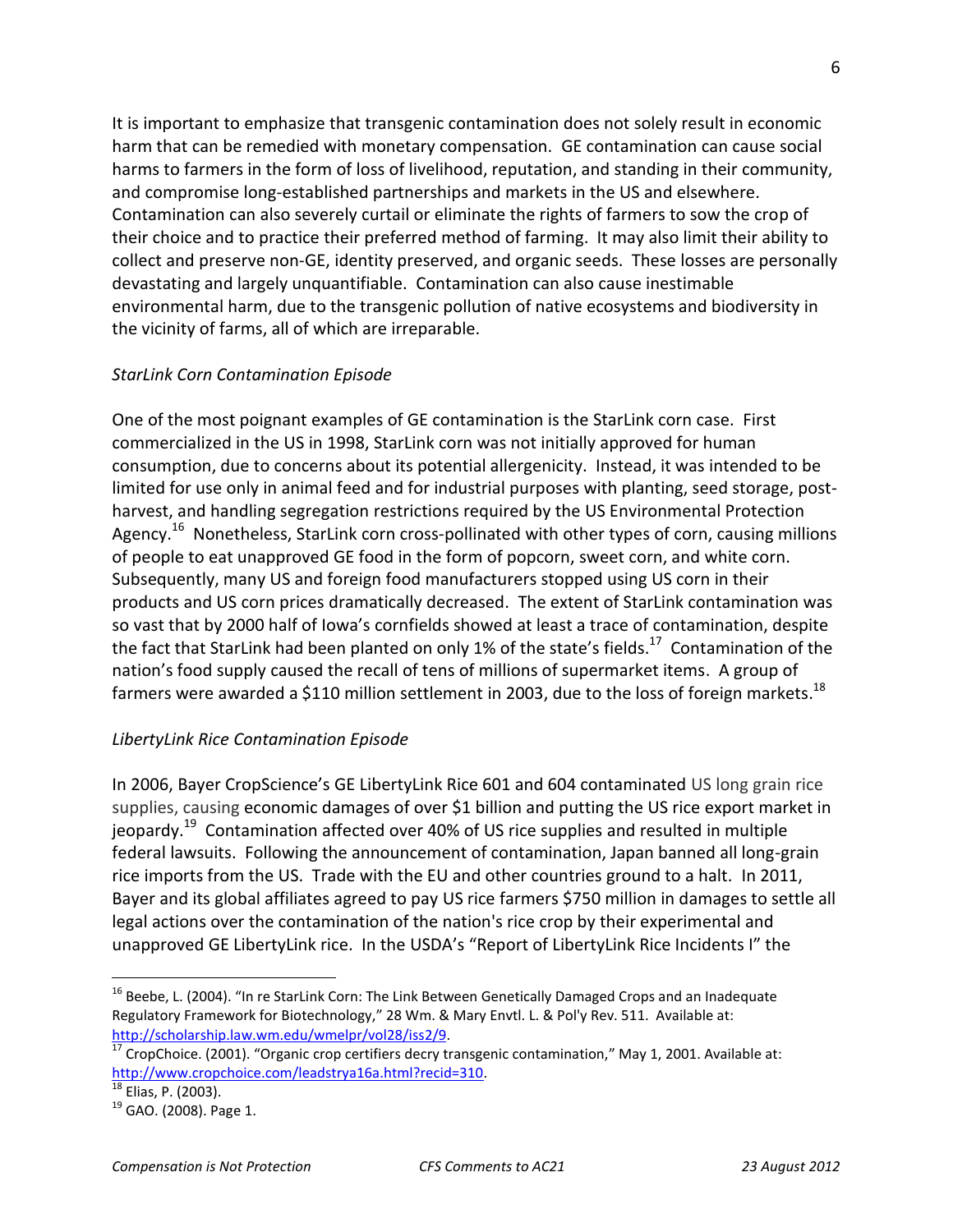Agency admits that "even with proper procedures it may be impossible to prevent contamination in conventional seeds and grains."<sup>20</sup>

#### *3.3 Pesticide Drift and Herbicide Resistant Weeds*

GE agriculture creates injuries to organic and conventional growers that extend well beyond transgenic contamination. Increasing and widespread planting of GE glyphosate-resistant crops has resulted in a massive rise in mid-season use of glyphosate and serious pesticide drift damage to neighboring growers. In fact, a 2009 assessment of USDA's pesticide use data found that an additional 318 million pounds of pesticides were sprayed on crops across the US as a result of the adoption of GE crops during the first 13 years of use.<sup>21</sup> USDA's pending approval of Dow's 2,4-D-resistant corn further increases farmer concerns about crop losses due to pesticide drift. 2,4-D tends to volatilize under the sun and drift onto neighboring fields, damaging crops, impacting livelihoods of non-GE farmers, and exposing communities to toxic pesticides. Some scientists estimate that the approval and widespread planting of the pending 2,4-D-resistant corn variety, alone, could trigger as much as a 30-fold increase in 2,4-D use on corn by the end of the decade.<sup>22</sup> This is a far cry from the original promise and stated purpose of the biotechnology industry – to notably reduce pesticide use and to create a more environmentally friendly agricultural environment. In reality, the exact opposite is true.

The unregulated cultivation of GE crops, most of which are intended to be glyphosate-resistant, has also triggered an epidemic of glyphosate-resistant weeds, stimulating an increase in the use of other and even more toxic herbicides in two ways. First, farmers are spraying highly toxic herbicide "cocktails" in an attempt to control extensive weed problems that are no longer responsive to glyphosate. Second, biotech companies have attempted to mitigate this problem by producing stacked varieties of GE seed that combine previously deregulated herbicideresistant plant varieties with newly formulated varieties, all of which are designed to withstand multiple sprays of even more toxic chemicals such as 2,4-D and dicamba. This is an extremely ineffective and inappropriate solution, especially since scientists early on anticipated weed resistance problems associated with GE herbicide-tolerant crops which could have been avoided. But, in their rush to conquer worldwide seed markets, GE technology developers and regulators ignored weed resistance warnings. Now, the problem has come home to roost as farmers face an elevation in herbicide-resistant weeds in many regions. In less than a decade, GE crops have created intractable weed resistance problems that require conventional

 $^{20}$  USDA. (2007). "Report of Liberty Link Rice Incidents 1," Available at:

[www.aphis.usda.gov/newsroom/content/2007/10/content/printable/RiceReport10-2007.pdf](http://www.aphis.usda.gov/newsroom/content/2007/10/content/printable/RiceReport10-2007.pdf)

 $^{21}$  Benbrook, C. (2009). "Impacts of Genetically Engineered Crops on Pesticide Use in the United States: The First 13 Years," *The Organic Center*. Available at:<http://www.organic-center.org/reportfiles/GE13YearsReport.pdf>

<sup>&</sup>lt;sup>22</sup> Benbrook, C. (2012). "2,4-D Use on Corn: Historical Trends and Likely Upper End Reliance in 2019 With and Without Herbicide-Tolerant (HT) 2,4-D Corn," from presentation entitled: "The Good, the Bad, and the Ugly: Impacts of GE Crops in the United States," presented at the conference Pesticides: Domestic and International Perspectives from Science, Law, and Governance, National Academy of Sciences Beckman Center, Irvine, California, April 12, 2012.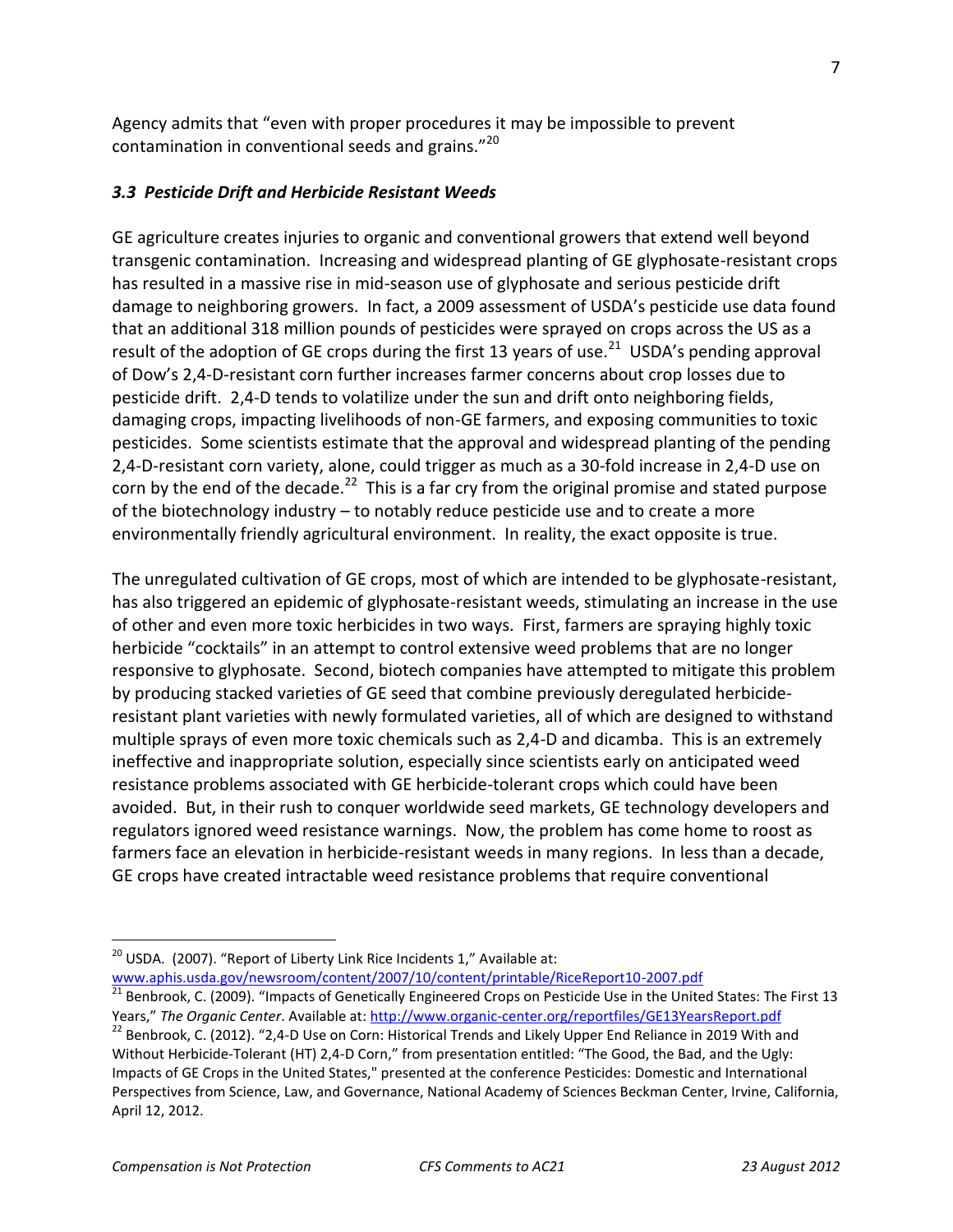agricultural systems to use more and more pesticides, many of which are increasingly toxic to human and environmental health.

#### *3.4 GE Patent Holder Liabilities*

Currently, the entire burden for preventing and responding to GE contamination rests with those who neither use nor benefit from GE technologies. If contamination is suspected, farmers must undertake costly tests for which they have not budgeted to identify the presence of a GE trait, to assess the extent and source of contamination, and to try and eliminate it. Once contamination occurs, no compensation mechanism exists for farmers to receive payments for testing costs, recover damages, eliminate the source of contamination or clean GE contamination from their fields and seeds.

Liability for damage compensation must rest with GE patent holders and not with the farmers who choose to avoid using GE technology and products. Patent holders must be held liable to pay for the full range of agronomic, economic, and social losses, including restitution costs that result from contamination.

### **4. GE Contamination Prevention: A Way Forward**

Preventing GE contamination should be a primary goal of the USDA's biotechnology program. As the self-proclaimed enhancer of fair farming for all, USDA is sorely failing in this regard when it comes to GE contamination. The AC21 process presents an opportunity for the Agency to redeem itself by taking a stand in support of the rights of all farmers, but it will require a complete change in course. Mandatory contamination prevention measures are critical not only to stopping GE gene flow, but also to preserving the future success of all types of US agriculture. Failing this, our nation risks the demise of crop biodiversity and food security by increasing the concentration of our nation's food resources in the hands of a few biotech seed and chemical companies. Unlike the USDA, private corporations are neither accountable to the public nor mandated to operate in the public's best interest. Therefore, as corporate control of our food supply rises, farm diversity and agricultural opportunities across America decline.

CFS calls upon the USDA to institute an immediate moratorium on the approval and planting of new GE crops unless and until contamination of organic and non-GE conventional crops can be scientifically proven to be preventable. In the meantime, for those crops that have already been deregulated without restrictions, as per the current USDA GE policy, CFS calls upon USDA to do the following:

1. Require ongoing government oversight of GE crop plantings and the monitoring of gene flow, weed resistance, and seed contamination.